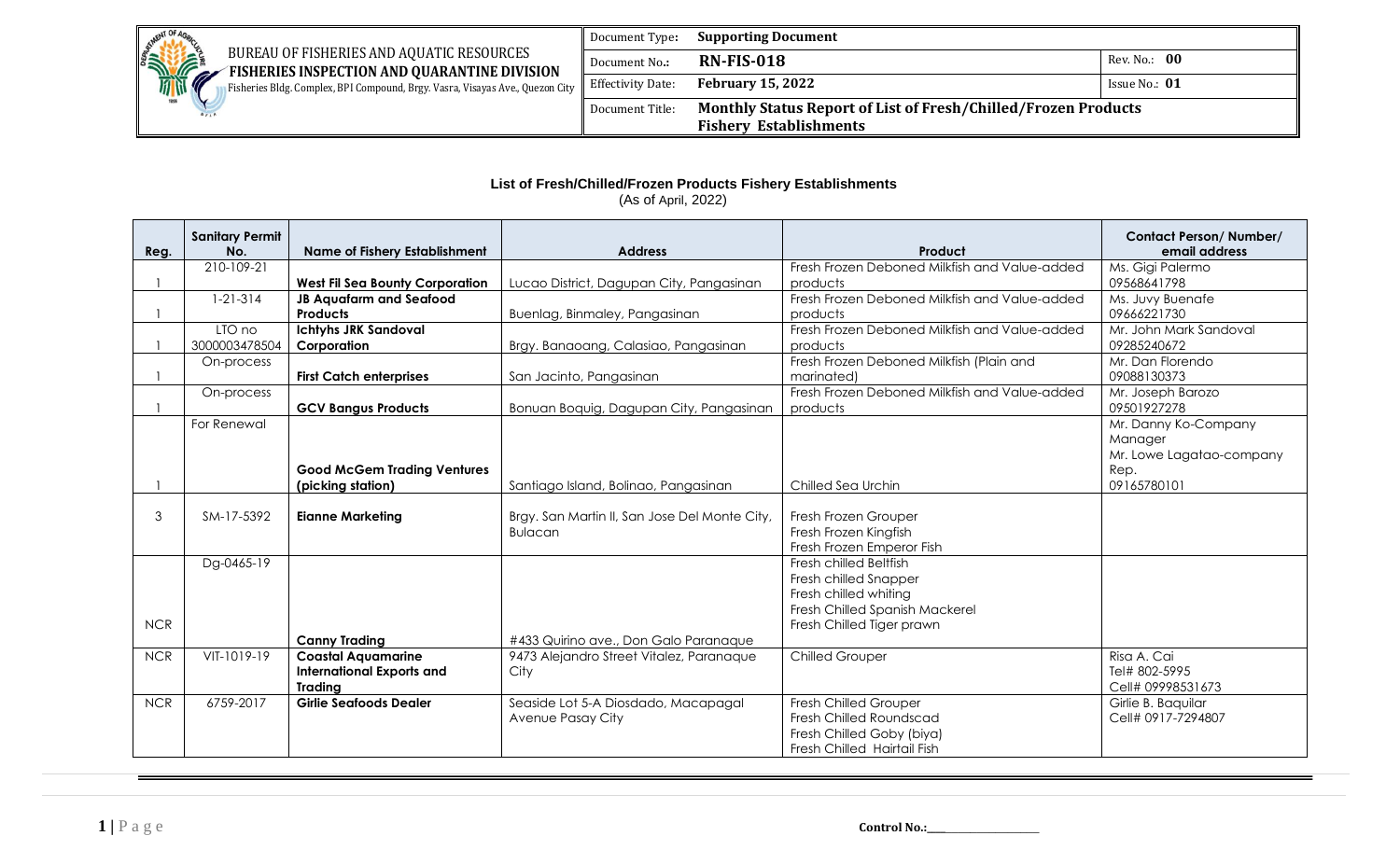| <b>MENT OF A</b>                                                                                   | Document Type:                | <b>Supporting Document</b>                                            |                 |
|----------------------------------------------------------------------------------------------------|-------------------------------|-----------------------------------------------------------------------|-----------------|
| STATE<br>BUREAU OF FISHERIES AND AQUATIC RESOURCES<br>FISHERIES INSPECTION AND QUARANTINE DIVISION | Document No.:                 | $RN$ -FIS-018                                                         | Rev. No.: 00    |
| Fisheries Bldg. Complex, BPI Compound, Brgy. Vasra, Visayas Ave., Quezon City                      | $\parallel$ Effectivity Date: | <b>February 15, 2022</b>                                              | Issue No.: $01$ |
| 1801                                                                                               | Document Title:               | <b>Monthly Status Report of List of Fresh/Chilled/Frozen Products</b> |                 |
|                                                                                                    |                               | <b>Fishery Establishments</b>                                         |                 |

|            |             |                                       |                                               | Fresh Chilled Treadfin Bream (Dalagang Bukid)     |                            |
|------------|-------------|---------------------------------------|-----------------------------------------------|---------------------------------------------------|----------------------------|
| <b>NCR</b> | DG-1287-17  | <b>Isla Aquamarine Resources</b>      | 3406 Factor Compound, Don Galo,               | Fresh Chilled Hairtail Fish                       | <b>Stanley Ong Cheng</b>   |
|            |             |                                       | Paranaque City                                | <b>Fresh Chilled Grouper</b>                      | Tel# 851-3619              |
| <b>NCR</b> | VIT-0188-17 | <b>Rainbow Connection</b>             | 9545 Gena St., Airport Village, Vitalez,      | <b>Fresh Chilled Grouper</b>                      |                            |
|            |             | <b>International Trading</b>          | Paranaque City                                | Fresh Chilled Hairtail Fish                       |                            |
| <b>NCR</b> | TAM-0124-17 | <b>Unifresh Marine Products</b>       | 231B River View Compound, Quirino             | <b>Fresh Chilled Grouper</b>                      | Annie Jane T. Hu           |
|            |             |                                       | Avenue, Tambo, Paranaque City                 | Fresh Chilled Spanish Mackerel                    | Cell# 0977-856-2171        |
|            |             |                                       |                                               | <b>Fresh Chilled Beltfish</b>                     | unifresh@yahoo.com         |
|            |             |                                       |                                               | Fresh Chilled Tiger Prawn                         |                            |
| <b>NCR</b> | VIT-1033-9  | <b>Wang Wang Marine Product</b>       | 9419 Urma Drive, Airport Road Vitalez         | <b>Fresh Chilled Grouper</b>                      | Rongkuan Wang              |
|            |             |                                       | Compound, Paranaque City                      | <b>Fresh Chilled Beltfish</b>                     | Tel# 853-9830              |
|            |             |                                       |                                               | <b>Fresh Chilled Hairtail</b>                     | Cell# 0999-8531673         |
| <b>NCR</b> | TAM-1123-17 | <b>Whitegold Marine Products Inc.</b> | #7MC Donough St., Tambo, Paranaque            | <b>Fresh Chilled Grouper</b>                      | Lucille Bernardo Bade      |
|            |             |                                       | City                                          |                                                   | Tel# 854-8610              |
|            |             |                                       |                                               |                                                   | whitegold.marine@yahoo.com |
|            | 19292       |                                       |                                               |                                                   | Analyn Crisostomo          |
| 4A         |             | <b>NAS3A Enterprise</b>               | 551 4th St., Salinas Bacoor, Cavite City      | Fresh Chilled Roundscad                           | 09487840234                |
|            |             |                                       |                                               | <b>Fresh Chilled Herring</b>                      | Cell# 0906-4891652         |
|            |             |                                       |                                               | Fresh Chilled Mackerel                            |                            |
|            |             |                                       |                                               | Fresh Chilled Yellowfin                           |                            |
|            |             |                                       |                                               | <b>Fresh Chilled Nenipterid</b>                   |                            |
|            |             |                                       |                                               | <b>Fresh Chilled Flat Caseo</b>                   |                            |
|            |             |                                       |                                               | Fresh Chilled Round Caseo                         |                            |
|            |             |                                       |                                               | <b>Fresh Chilled Milkfish</b>                     |                            |
|            |             |                                       |                                               | Fresh Chilled Tiger Prawn                         |                            |
|            |             |                                       |                                               | Fresh Chilled Shrimp                              |                            |
|            |             |                                       |                                               | <b>Fresh Chilled Crab</b>                         |                            |
|            | 318         | <b>CENTRAL SEAFOODS INC.</b>          | Purok 10, Brgy. Taft, Borromeo St., Surigao   | Fresh Chilled Boiled Abalone Meat & Fresh Chilled |                            |
| 13         |             |                                       | City, Surigao del Norte                       | Octopus                                           |                            |
|            | 87          | <b>AGRI-AQUATIC CARE</b>              | Purok 1, Brgy. San Juan, Surigao City,        | Fresh Chilled Abalone Meat and Fresh Chilled      |                            |
| 13         |             | <b>ENTERPRISES INC.</b>               | Surigao del Norte                             | Cephalopods (Octopus, Cuttlefish and Squid)       |                            |
| 13         | 414         | <b>CHARLIEMAR MARINE PRODUCTS</b>     | Navarro St. Brgy. Taft, Surigao City, Surigao | Fresh Chilled Cephalopods (Octopus, Cuttlefish,   |                            |
|            |             |                                       | del Norte                                     | Squid & Giant Squid) and Fresh Chilled Lobster    |                            |

 **Total = 19**

 $\Lambda$